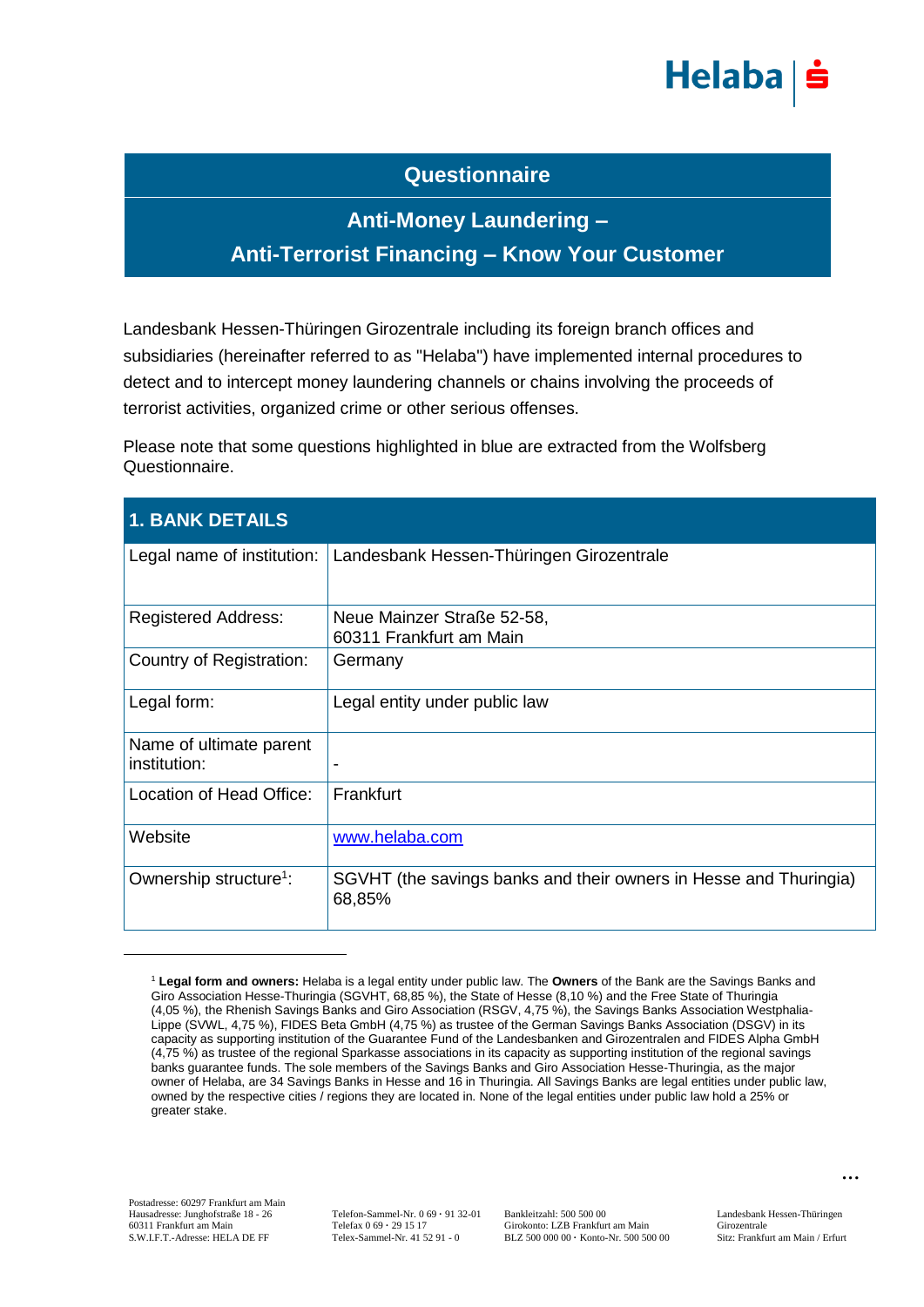|                                                                                                                   | https://www.helaba.com/int/about-us/helaba/profile/owners-equity-<br>executive-bodies.php                                                                                                                                                                                                                                                                                                                                                                                                                                    |
|-------------------------------------------------------------------------------------------------------------------|------------------------------------------------------------------------------------------------------------------------------------------------------------------------------------------------------------------------------------------------------------------------------------------------------------------------------------------------------------------------------------------------------------------------------------------------------------------------------------------------------------------------------|
|                                                                                                                   |                                                                                                                                                                                                                                                                                                                                                                                                                                                                                                                              |
| <b>Current list of Members</b><br>of the Board of Directors:                                                      | Mr. Thomas Groß, Dr. Detlef Hosemann, Mr. Hans-Dieter Kemler, Mr.<br>Christian Schmid, Mr. Frank Nickel, Mr. Christian Rhino                                                                                                                                                                                                                                                                                                                                                                                                 |
| Name of external<br>auditors:                                                                                     | Ernst & Young (EY)                                                                                                                                                                                                                                                                                                                                                                                                                                                                                                           |
| Please provide the name<br>of the regulatory<br>authority whose<br>supervision your<br>institution is subject to: | German financial and banking services regulator Bundesanstalt für<br>Finanzdienstleistungsaufsicht (BaFin, Federal Banking Supervisory<br>Authority).<br>www.bafin.de                                                                                                                                                                                                                                                                                                                                                        |
| Bank licence:                                                                                                     | The licence of Landesbank Hessen-Thüringen Girozentrale to conduct<br>banking business as defined in section 1 sub-section 1 KWG is<br>deemed to have been granted according to section 61 KWG (German<br>Banking Act), as the Landesbank conducted this business already on 1<br>January 1962. Furthermore the licence of Landesbank Hessen-<br>Thüringen Girozentrale to conduct business as defined in section 1<br>ZAG (payment services supervision law) is deemed to have been<br>granted according to section 35 ZAG. |
| Legal Form and Owners:                                                                                            | Please refer to our homepage<br>https://www.helaba.com/int/about-us/helaba/profile/owners-equity-<br>executive-bodies.php                                                                                                                                                                                                                                                                                                                                                                                                    |
| Board of directors:                                                                                               | Please refer to our homepage<br>https://www.helaba.com/int/about-us/helaba/profile/executive-<br>bodies.php                                                                                                                                                                                                                                                                                                                                                                                                                  |
| Most recent annual<br>report:                                                                                     | Please refer to our homepage<br>https://www.helaba.com/int/information-for/investors/publications/                                                                                                                                                                                                                                                                                                                                                                                                                           |
| Charter:                                                                                                          | Please refer to our homepage                                                                                                                                                                                                                                                                                                                                                                                                                                                                                                 |
|                                                                                                                   | https://www.helaba.com/int/about-us/helaba/profile/owners-equity-<br>executive-bodies.php                                                                                                                                                                                                                                                                                                                                                                                                                                    |
| <b>USA Patriot Act:</b>                                                                                           | Please refer to our homepage https://www.helaba.com/int/about-<br>us/helaba/legal-notice/anti-money-laundering-patriot-act.php                                                                                                                                                                                                                                                                                                                                                                                               |
| <b>FATCA:</b>                                                                                                     | Please refer to our homepage https://www.helaba.com/int/about-<br>us/helaba/legal-notice/fatca.php                                                                                                                                                                                                                                                                                                                                                                                                                           |
|                                                                                                                   |                                                                                                                                                                                                                                                                                                                                                                                                                                                                                                                              |
|                                                                                                                   | 2. INFORMATION ABOUT FINANCIAL INSTITUTION                                                                                                                                                                                                                                                                                                                                                                                                                                                                                   |
| <b>2.1 AML / CTF</b>                                                                                              |                                                                                                                                                                                                                                                                                                                                                                                                                                                                                                                              |

## **2.1.1 POLICIES AND PROCEDURES**

| Are there specific laws in your country on Money | Money Laundering Act, German |
|--------------------------------------------------|------------------------------|
| Laundering Prevention:                           | <b>Banking Act</b>           |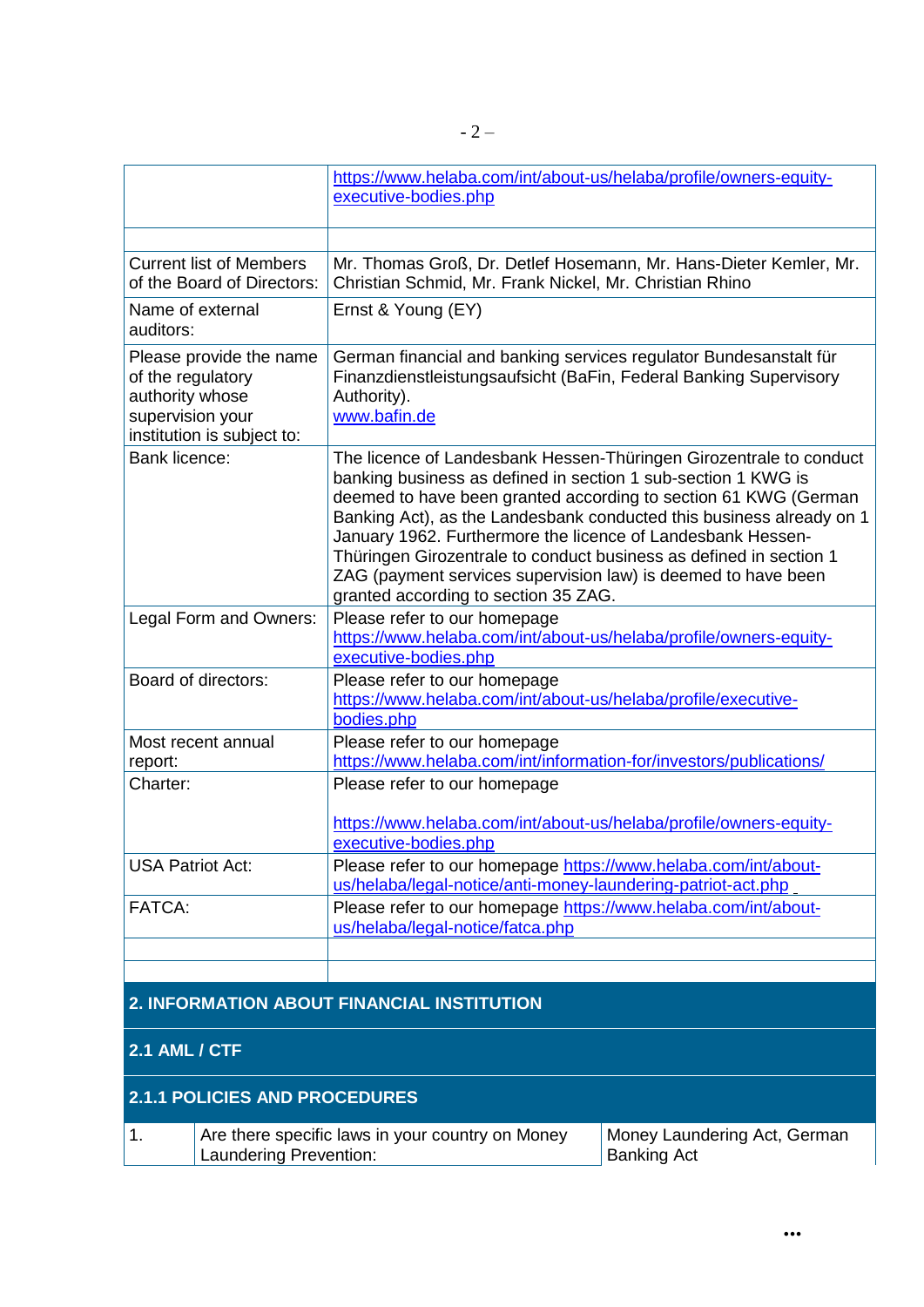| 2.  | Does the FI have an AML-CTF compliance<br>program?                                                                                                                                                                         | Υ⊠                 | $N\Box$               |                               |
|-----|----------------------------------------------------------------------------------------------------------------------------------------------------------------------------------------------------------------------------|--------------------|-----------------------|-------------------------------|
| 3.  | Does this program apply to all of the FI's domestic<br>and foreign branches and subsidiaries?                                                                                                                              | Υ⊠                 | $N\Box$               |                               |
| 4.  | a) Is the AML compliance program approved by the<br>Fl's board or a senior committee?                                                                                                                                      | $Y\boxtimes$       | $N \Box$              | Wolfsberg no. 1               |
|     | b) If yes, how frequently is it updated?                                                                                                                                                                                   |                    |                       | Every two years at the latest |
| 5.  | a) Do the board / senior committee receive regular<br>management information reporting on AML-CTF<br>matters?                                                                                                              | Υ⊠                 | $N \Box$              |                               |
|     | b) If yes, with what frequency?                                                                                                                                                                                            |                    | On an ongoing basis   |                               |
| 6.  | a) Does the FI have a legal and regulatory<br>compliance program that includes a designated<br>officer that is responsible for coordinating and<br>overseeing the AML Framework?                                           | Y $\boxtimes$      | $N \Box$              | Wolfsberg no. 2               |
|     | b) If yes, provide the name and contact details of<br>this person.                                                                                                                                                         | <b>Tobias Götz</b> | tobias.götz@helaba.de |                               |
| 7.  | Does the FI have a formal independent AML-CTF<br>compliance function?                                                                                                                                                      | ΥÑ                 | $N \Box$              |                               |
| 8.  | Has the FI developed written policies documenting<br>the processes that they have in place to prevent,<br>detect and report suspicious transactions?                                                                       | $Y\boxtimes$       | $N \Box$              | Wolfsberg no. 3               |
| 9.  | If the answer to the above question is yes, are these<br>processes in compliance with the local Anti-Money-<br>Laundering laws and regulations?                                                                            | Υ⊠                 | $N \Box$              |                               |
| 10. | Do your written policies and procedures in general<br>adhere to the Wolfsberg Standards?                                                                                                                                   | Υ⊠                 | $N \Box$              |                               |
| 11. | Does your institution comply with the<br>recommendations developed by the Financial<br>Action Task Force (FATF)?                                                                                                           | Y $\boxtimes$      | $N \Box$              |                               |
| 12. | In addition to inspections by the government<br>supervisors/regulators, does the FI have an internal<br>audit function or other independent third party that<br>assesses AML policies and practices on a regular<br>basis? | $Y\boxtimes$       | $N \square$           | Wolfsberg no. 4               |
| 13. | Does the FI have record retention procedures that<br>comply with applicable law?                                                                                                                                           | Y $\boxtimes$      | $N \Box$              | Wolfsberg no. 8               |
| 14. | Are the FI's AML policies and practices being<br>applied to all branches and subsidiaries of the FI<br>both in the home country and in locations outside of<br>that jurisdiction?                                          | Y $\boxtimes$      | $N \Box$              | Wolfsberg no. 9               |
|     |                                                                                                                                                                                                                            |                    |                       |                               |
|     | <b>2.1.1 AML TRAINING</b>                                                                                                                                                                                                  |                    |                       |                               |
| 15. | Does the FI provide AML training to relevant<br>employees that includes:                                                                                                                                                   |                    |                       | Wolfsberg no. 24              |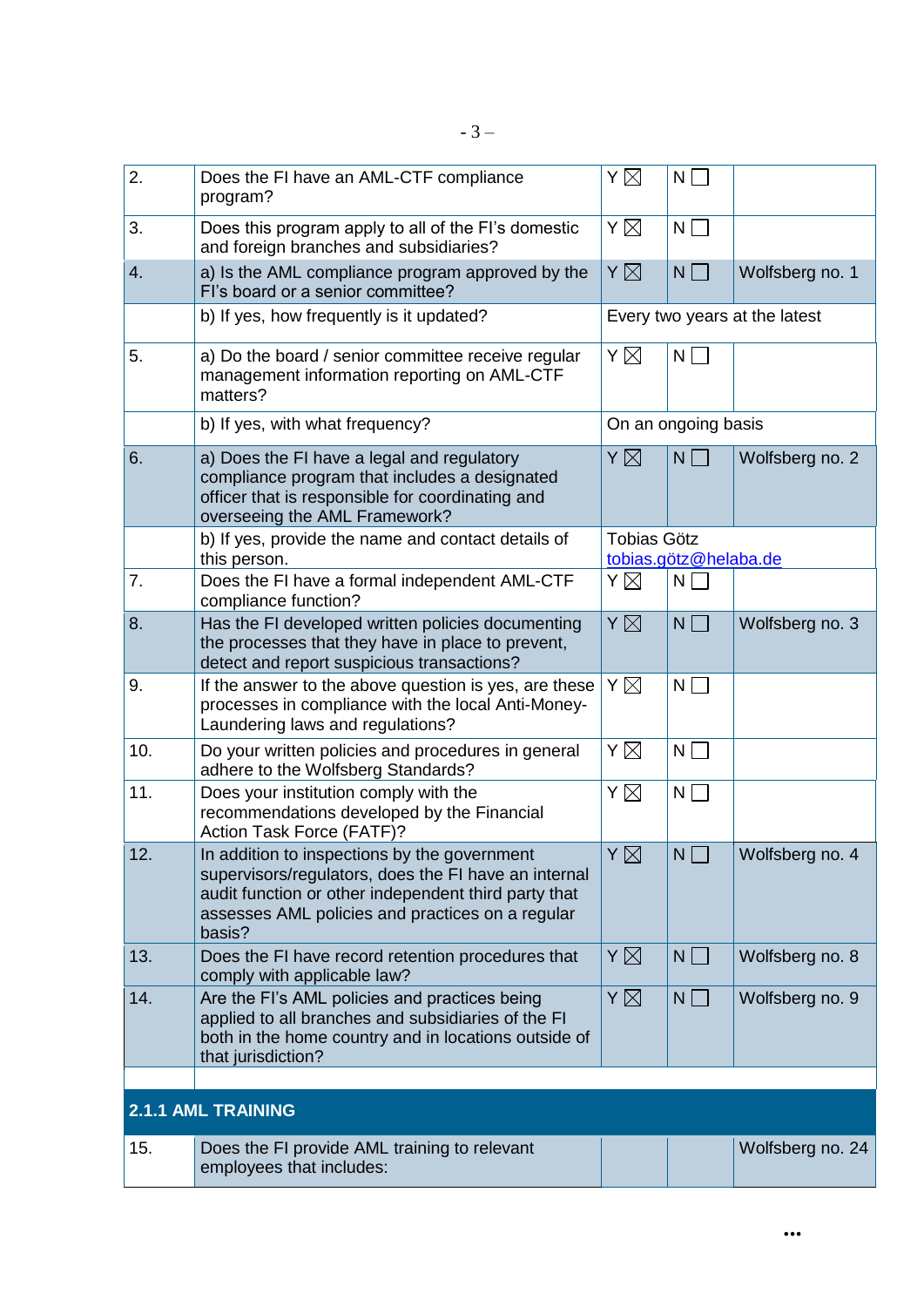|     | - Identification and reporting of transactions that<br>must be reported to government authorities.                                                                                                                                                  | $Y\boxtimes$  | $N \Box$    |                  |
|-----|-----------------------------------------------------------------------------------------------------------------------------------------------------------------------------------------------------------------------------------------------------|---------------|-------------|------------------|
|     | - Examples of different forms of money laundering<br>involving the institution's products and services.                                                                                                                                             | ΥÑ            | $N\Box$     |                  |
|     | - Internal policies to prevent money laundering.                                                                                                                                                                                                    | ΥØ            | $N \Box$    |                  |
| 16. | Does the FI retain records of its training sessions<br>including attendance records and relevant training<br>materials used?                                                                                                                        | ΥØ            | $N \Box$    | Wolfsberg no. 25 |
| 17. | Does the FI communicate new AML related laws or<br>changes to existing AML related policies or<br>practices to relevant employees?                                                                                                                  | Υ⊠            | $N \Box$    | Wolfsberg no. 26 |
| 18. | Does the FI have an internal permanent control /<br>quality control function / process?                                                                                                                                                             | Υ⊠            | $N \Box$    |                  |
| 19. | Does the FI employ third parties to carry out some<br>of the functions of your institution?                                                                                                                                                         | Y X           | $N \Box$    | Wolfsberg no. 27 |
| 20. | If the answer to the above question is yes, does the<br>FI provide AML training to relevant third parties that<br>includes:                                                                                                                         |               |             | Wolfsberg no. 28 |
|     | - Identification and reporting of transactions that<br>must be reported to government authorities.                                                                                                                                                  | ΥØ            | $N \Box$    |                  |
|     | - Examples of different forms of money laundering<br>involving the institution's products and services.                                                                                                                                             | Y X           | $N \Box$    |                  |
|     | - Internal policies to prevent money laundering                                                                                                                                                                                                     | ΥØ            | $N \Box$    |                  |
|     |                                                                                                                                                                                                                                                     |               |             |                  |
|     | <b>2.1.1 RISK ASSESSMENT</b>                                                                                                                                                                                                                        |               |             |                  |
| 21. | Does the FI have a risk-based assessment of its<br>customer base and their transactions?                                                                                                                                                            | $Y \boxtimes$ | $N \square$ | Wolfsberg no. 10 |
| 22. | Does the FI determine the appropriate level of<br>enhanced due diligence necessary for those<br>categories of customers and transactions that the FI<br>has reason to believe pose a heightened risk of illicit<br>activities at or through the FI? | Y $\boxtimes$ | $N \Box$    | Wolfsberg no. 11 |
|     |                                                                                                                                                                                                                                                     |               |             |                  |
|     | <b>2.1.2 KNOW YOUR CUSTOMER</b>                                                                                                                                                                                                                     |               |             |                  |
| 23. | Has the FI implemented processes for the<br>identification of those customers on whose behalf it<br>maintains or operates accounts or conducts<br>transactions?                                                                                     | Y⊠            | $N \Box$    | Wolfsberg no. 12 |
| 24. | Does the FI have obligations to identify the<br>beneficial owners of their customers?                                                                                                                                                               | Y⊠            | $N \Box$    |                  |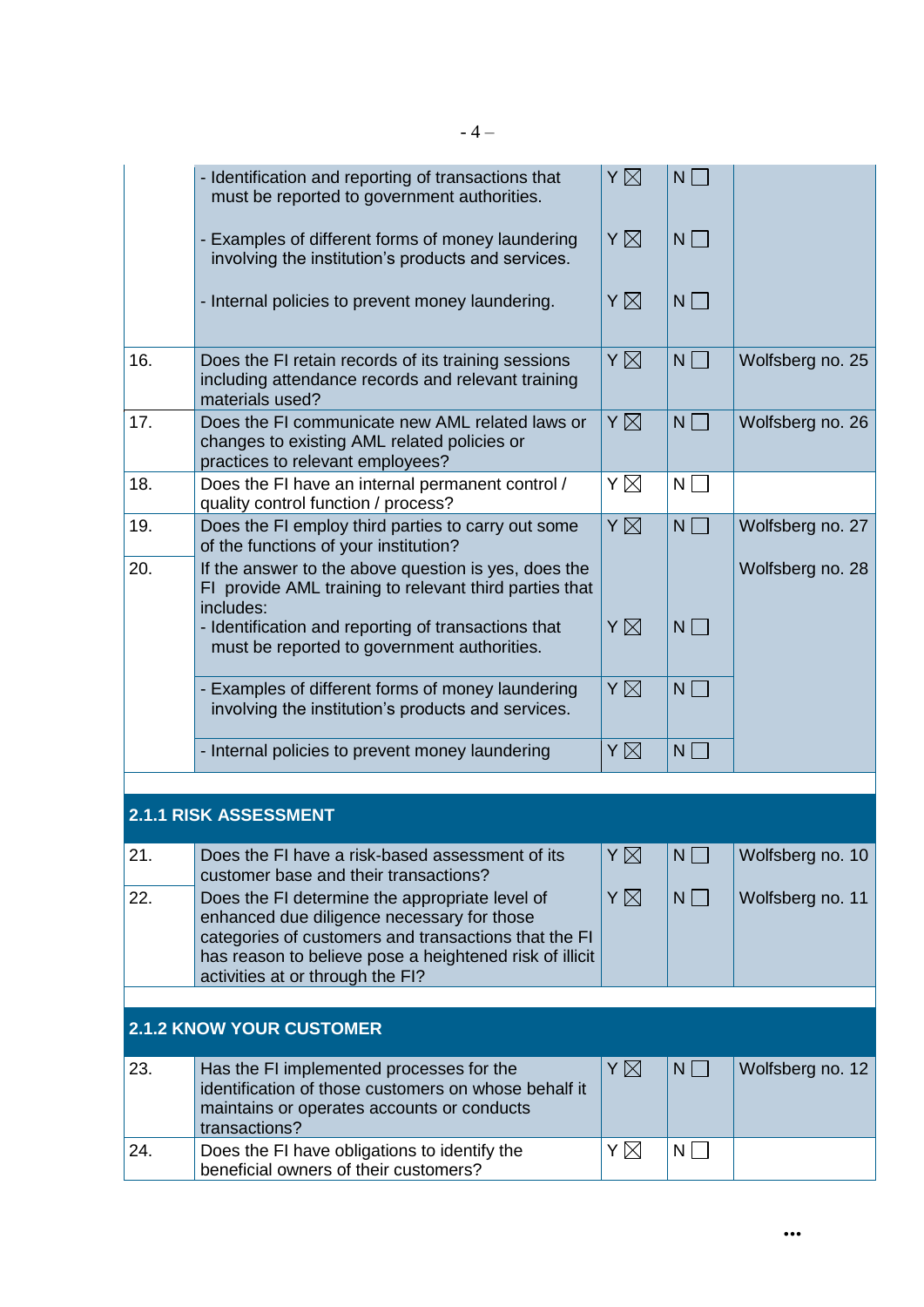| 25. | Does the FI have obligations to collect information<br>relating to the customer's and beneficial owner(s)'<br>source of wealth and source of funds?                                              | Υ⊠            | $N \Box$      |                  |
|-----|--------------------------------------------------------------------------------------------------------------------------------------------------------------------------------------------------|---------------|---------------|------------------|
| 26. | Does the FI have a requirement to collect<br>information regarding its customers' business<br>activities?                                                                                        | $Y\boxtimes$  | $N \prod$     | Wolfsberg no. 13 |
| 27. | Does your institution assess its FI customers' AML<br>policies or practices?                                                                                                                     | ΥØ            | $N \Box$      | Wolfsberg no. 14 |
| 28. | Does the FI have a process to review and, where<br>appropriate, update customer information relating to<br>high risk client information?                                                         | $Y\boxtimes$  | $N \Box$      | Wolfsberg no. 15 |
| 29. | Does the FI have procedures to establish a record<br>for each new customer of their respective<br>identification documents and 'Know Your Customer'<br>information?                              | ΥØ            | $N \Box$      | Wolfsberg no. 16 |
| 30. | Does the FI have policies covering relationships<br>with "Politically Exposed Persons" (PEP's), their<br>family and close associates?                                                            | Y $\boxtimes$ | $N\Box$       | Wolfsberg no. 7  |
| 31. | Is one of the Financial Institution's beneficial owners<br>or Senior Management Officials a Politically<br>exposed Person?                                                                       | YΠ            | N $\boxtimes$ |                  |
|     |                                                                                                                                                                                                  |               |               |                  |
|     | <b>2.1.3 TRANSACTION REPORTING</b>                                                                                                                                                               |               |               |                  |
| 32. | Does the FI have policies or practices for the<br>identification and reporting of transactions that are<br>required to be reported to the authorities?                                           | ΥØ            | $N \Box$      | Wolfsberg no. 18 |
| 33. | Where cash transaction reporting is mandatory,<br>does the FI have procedures to identify transactions<br>structured to avoid such obligations?                                                  | ΥØ            | $N \Box$      | Wolfsberg no. 19 |
| 34. | Does the FI adhere to the Wolfsberg Transparency<br>Principles and the appropriate usage of the SWIFT<br>MT 202/202COV and MT 205/205COV message<br>formats?                                     | ΥÑ            | $N\sqrt{2}$   | Wolfsberg no. 22 |
|     |                                                                                                                                                                                                  |               |               |                  |
|     | <b>2.1.4 AML TRANSACTION MONITORING</b>                                                                                                                                                          |               |               |                  |
| 35. | Does the FI have a monitoring program for unusual<br>and potentially suspicious activity that covers funds<br>transfers and monetary instruments such as<br>traveller checks, money orders, etc? | Y $\boxtimes$ | $N \Box$      | Wolfsberg no. 23 |
| 36. | What types of monitoring programmes are used to<br>cover potentially suspicious activity?                                                                                                        |               |               |                  |
|     | Automated $\boxtimes$<br>Manually                                                                                                                                                                |               |               |                  |
| 37. | Are cash transactions included in the programs?                                                                                                                                                  | ΥØ            | N             |                  |
| 38. | Does the FI have a feedback loop providing a link<br>between transaction monitoring output and KYC /<br>relationship risk management?                                                            | Υ⊠            | $N \Box$      |                  |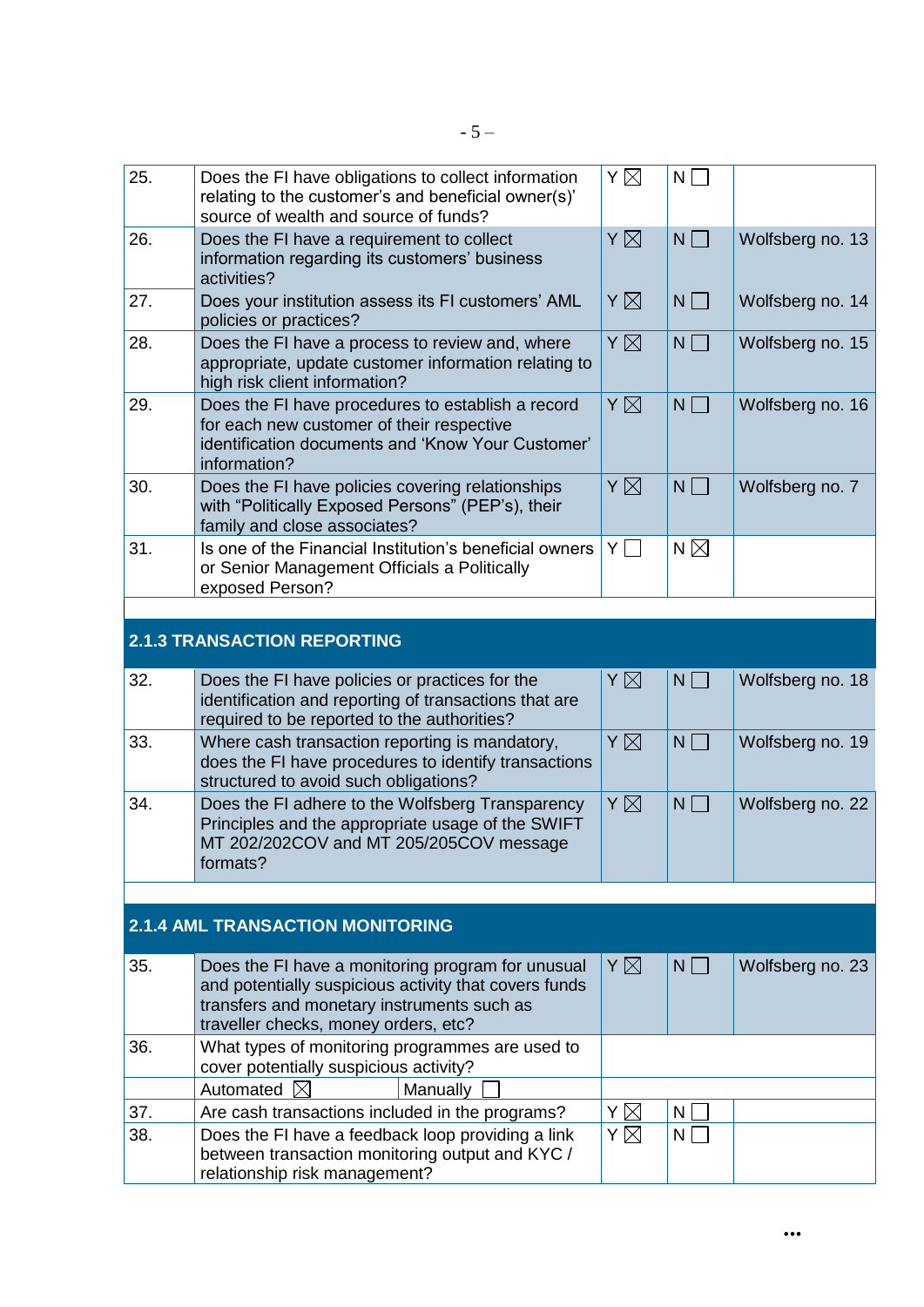| 39. | Does the FI complete a risk-based assessment to    | Y X | 'N L | Wolfsberg no. 17 |
|-----|----------------------------------------------------|-----|------|------------------|
|     | understand the normal and expected transactions of |     |      |                  |
|     | its customers?                                     |     |      |                  |

|     | <b>2.2 CUSTOMER AND PRODUCTS</b>                                                                                                                                                                                                                                                                                                                                  |                                                                 |                                                                                                                                                                                                                                                                                                                                                  |  |
|-----|-------------------------------------------------------------------------------------------------------------------------------------------------------------------------------------------------------------------------------------------------------------------------------------------------------------------------------------------------------------------|-----------------------------------------------------------------|--------------------------------------------------------------------------------------------------------------------------------------------------------------------------------------------------------------------------------------------------------------------------------------------------------------------------------------------------|--|
| 40. | Please describe the nature of your business and<br>client base:                                                                                                                                                                                                                                                                                                   |                                                                 |                                                                                                                                                                                                                                                                                                                                                  |  |
| 41. | Does your institution provide:<br>a) Correspondent Services?                                                                                                                                                                                                                                                                                                      | ΥÑ                                                              | $N\Box$                                                                                                                                                                                                                                                                                                                                          |  |
|     | Downstream Correspondent Services to other<br>b)<br>banks or financial institutions?                                                                                                                                                                                                                                                                              | Υ⊠                                                              | $N \mid$                                                                                                                                                                                                                                                                                                                                         |  |
|     |                                                                                                                                                                                                                                                                                                                                                                   | provide                                                         | On a very selective basis, and through a<br>robust due diligence process, Helaba may<br>limited downstream<br>clearing<br>services for other financial institutions,<br>especially mainly saving banks in Germany<br>and Swiss Cantonal Banks in Switzerland.<br>We ensure that AML policies and practices<br>are maintained by respondent FI's. |  |
|     | Nested accounts? ("Nested Accounts" can be used by<br>C)<br>a third party who has not been identified as the contracting<br>party or his beneficial owner as if it were his own. As a<br>result, payments to the customer or at the customer's<br>request cannot be correctly assigned by those involved in<br>the payment chain and therefore remain anonymous.) | YΠ                                                              | N $\boxtimes$                                                                                                                                                                                                                                                                                                                                    |  |
|     | d)<br><b>Money Service Business?</b>                                                                                                                                                                                                                                                                                                                              | ΥI                                                              | N $\boxtimes$                                                                                                                                                                                                                                                                                                                                    |  |
|     | Services to Money Service Business Provider?<br>e)                                                                                                                                                                                                                                                                                                                | YΠ                                                              | N $\boxtimes$                                                                                                                                                                                                                                                                                                                                    |  |
|     | f)<br>Services to online gambling companies                                                                                                                                                                                                                                                                                                                       | $Y\Box$                                                         | N $\boxtimes$                                                                                                                                                                                                                                                                                                                                    |  |
| 42. | If yes to question 42, please explain how the<br>AML/CTF risks are managed (the nature of the due<br>diligence and controls applied to these classes of<br>customers)                                                                                                                                                                                             | Enhanced due diligence, these<br>include continuous monitoring. |                                                                                                                                                                                                                                                                                                                                                  |  |
|     |                                                                                                                                                                                                                                                                                                                                                                   |                                                                 |                                                                                                                                                                                                                                                                                                                                                  |  |
|     | <b>2.3 SANCTIONS: POLICIES AND PROCEDURES</b>                                                                                                                                                                                                                                                                                                                     |                                                                 |                                                                                                                                                                                                                                                                                                                                                  |  |
| 43. | Is the FI or any of its subsidiaries, joint-ventures,<br>directors or officers the target of any economic or<br>financial sanctions? (*1)                                                                                                                                                                                                                         | $Y \Box$                                                        | N $\boxtimes$                                                                                                                                                                                                                                                                                                                                    |  |
|     | (*1) Sanctions imposed by Office of the Foreign Assets Control (OFAC), the European Union (EU) or the United Nations<br>Security Council (UNSC)                                                                                                                                                                                                                   |                                                                 |                                                                                                                                                                                                                                                                                                                                                  |  |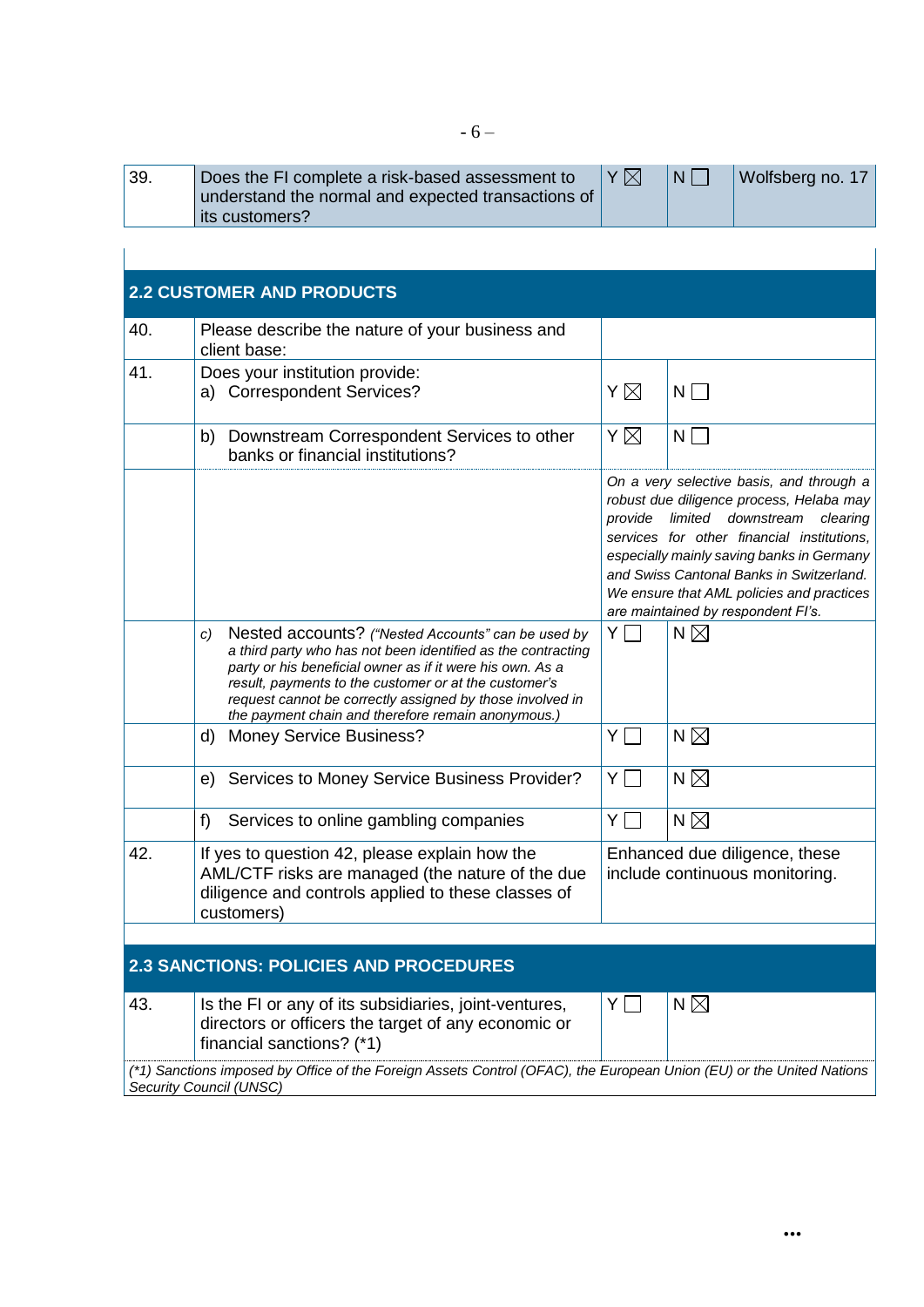| 44.  | Is the FI or any of its subsidiaries or joint-<br>ventures located within or operating from any<br>countries subject to US comprehensive<br>sanctions? (*2)                                   | Y                                                                                                                  | N $\boxtimes$ |                     |
|------|-----------------------------------------------------------------------------------------------------------------------------------------------------------------------------------------------|--------------------------------------------------------------------------------------------------------------------|---------------|---------------------|
| 45.  | If "yes" to question 43 or 44 please provide<br>details:                                                                                                                                      |                                                                                                                    |               |                     |
| 46.  | Are Sanctions lists used by the FI in its sanctions<br>screening processes?                                                                                                                   | Y⊠                                                                                                                 |               | $\mathsf{N}$        |
| 46.1 | <b>Consolidated United Nations Security Council</b><br>Sanctions list (UN)                                                                                                                    | Y $\boxtimes$<br><b>Used for filtering</b><br>transactional data (MT<br>fields)                                    |               | N                   |
| 46.2 | United States Department of the Treasury's<br>Office of Foreign Assets Control (OFAC)                                                                                                         | ΥÑ<br><b>Used for screening</b><br>customers and beneficial<br>owners and for filtering<br>transactional data      |               | N                   |
| 46.3 | Office of Financial Sanctions Implementation<br>HMT (OFSI)                                                                                                                                    | Υ⊠<br><b>Used for filtering</b><br>transactional data (MT<br>fields)                                               |               | N                   |
| 46.4 | European Union Consolidated List (EU)                                                                                                                                                         | Υ⊠<br>N<br><b>Used for screening</b><br>customers and beneficial<br>owners and for filtering<br>transactional data |               |                     |
| 47.  | Does the FI screen customers and transactions<br>against lists of persons, entities or countries<br>issued by government / competent authorities?                                             | ΥÑ                                                                                                                 | N             | Wolfsberg no.<br>20 |
| 48.  | If "yes",<br>a) What is the screening frequency?                                                                                                                                              |                                                                                                                    |               |                     |
|      | Real time $\boxtimes$<br>Other                                                                                                                                                                | If other, please explain:                                                                                          |               |                     |
|      | are the screening programmes<br>b)                                                                                                                                                            |                                                                                                                    |               |                     |
|      | Automated $\boxtimes$<br>Manual                                                                                                                                                               |                                                                                                                    |               |                     |
| 49.  | Has the financial institution established internal<br>written policies and procedures to ensure<br>compliance with the obligations under the<br>applicable AML/CTF and sanctions regulations? | Y⊠                                                                                                                 | $N \Box$      |                     |
| 50.  | If "yes", are such internal policies and procedures<br>applicable to the financial institution's foreign<br>branches and / or subsidiaries?                                                   | Υ⊠                                                                                                                 | N             |                     |
| 51.  | Are sanctions policies and procedures approved<br>by the board or other senior management<br>committee?                                                                                       | Υ⊠                                                                                                                 | $N \mid$      |                     |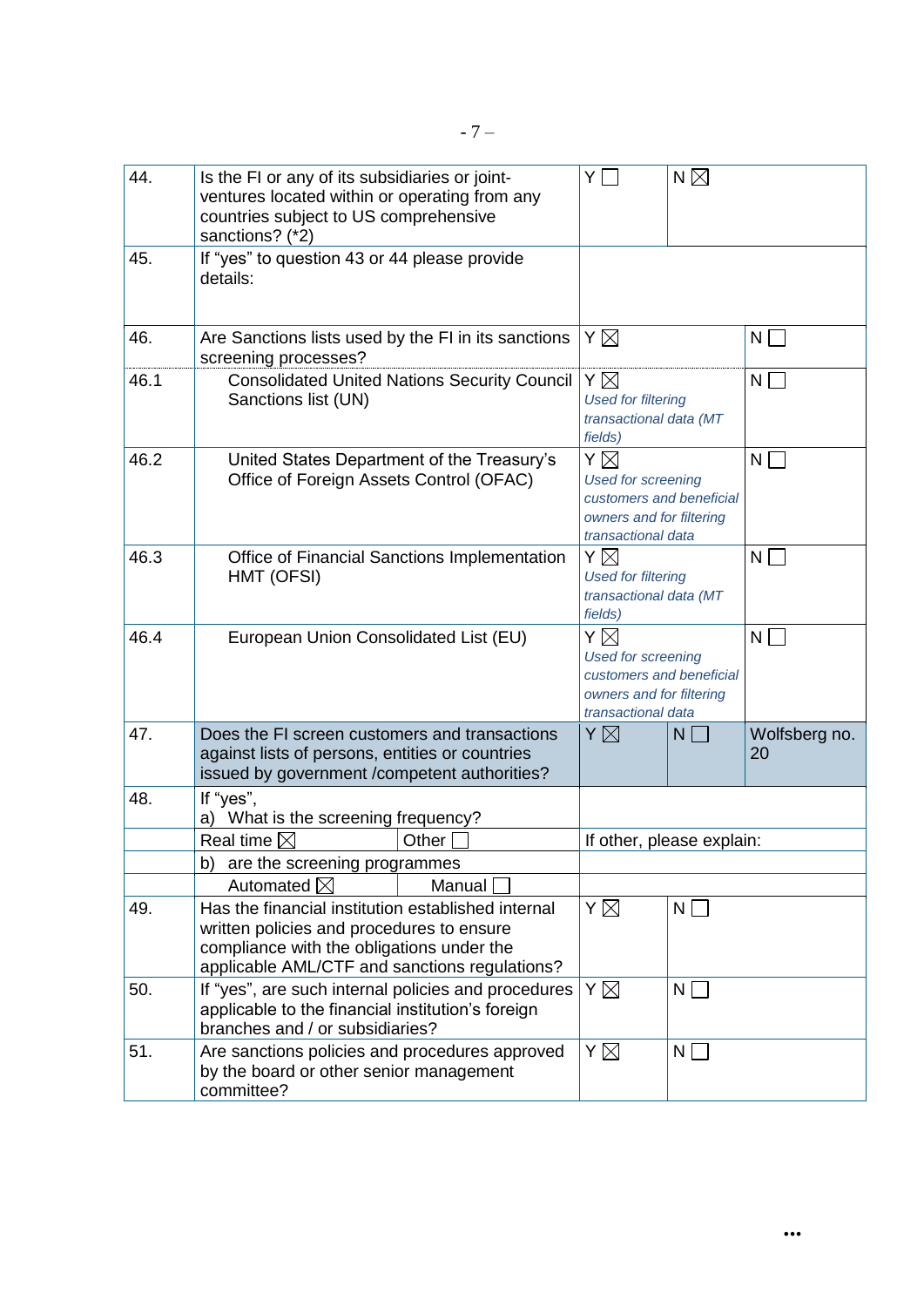| 52. | Is your financial institution legally obliged to<br>comply with applicable Sanctions regulations? <sup>2</sup>                                                                                                                                                                                                                                                                                                                                                                                                                                                                      | ΥÑ       | N             |                     |
|-----|-------------------------------------------------------------------------------------------------------------------------------------------------------------------------------------------------------------------------------------------------------------------------------------------------------------------------------------------------------------------------------------------------------------------------------------------------------------------------------------------------------------------------------------------------------------------------------------|----------|---------------|---------------------|
|     |                                                                                                                                                                                                                                                                                                                                                                                                                                                                                                                                                                                     |          |               |                     |
|     | <b>2.4 CORRESPONDENT BANKING</b>                                                                                                                                                                                                                                                                                                                                                                                                                                                                                                                                                    |          |               |                     |
| 53. | Does the FI offer correspondent banking/cash<br>clearing services to other FIs?                                                                                                                                                                                                                                                                                                                                                                                                                                                                                                     | Υ⊠       | N             |                     |
|     | Correspondent banking is the provision of a current or liability account and related services, to another<br>financial institution, including affiliates, used for the execution of third party payments and trade finance, as<br>well as its own cash clearing, liquidity management and short term borrowing or investment needs in a<br>particular currency. A Correspondent Bank is effectively acting as its Correspondent's agent or conduit,<br>executing and/or processing payments or other transactions for the Correspondent's customers (Wolfsberg<br>group definition) |          |               |                     |
| 54. | Does your bank offer "Payable Through Accounts"<br>or any other accounts which can be used via nostro<br>and vostro accounts?                                                                                                                                                                                                                                                                                                                                                                                                                                                       | YL       | N $\boxtimes$ |                     |
|     | Payable Through Accounts are a type of correspondent banking account which is subdivided by the<br>foreign bank into sub-accounts, each in the name of one of the foreign bank`s customers, thus giving<br>foreign banks' customers direct access to the products of the first financial institution.                                                                                                                                                                                                                                                                               |          |               |                     |
|     | a) If "yes", does the FI allow direct access by its<br>customers to its correspondent account with<br>Helaba?                                                                                                                                                                                                                                                                                                                                                                                                                                                                       |          | N             |                     |
|     | How does the FI manage / mitigate the risks<br>b)<br>mentioned above? What kind of due diligence<br>does the FI carry out with respect to this<br>category of accounts?                                                                                                                                                                                                                                                                                                                                                                                                             |          |               |                     |
| 55. | Is your institution organized as a shell bank?<br>A shell bank is defined as a bank incorporated in a jurisdiction in which it has no physical presence and                                                                                                                                                                                                                                                                                                                                                                                                                         | Y        | N $\boxtimes$ |                     |
| 56. | which is unaffiliated with a regulated financial group.<br>Does the FI have a policy prohibiting<br>accounts/relationships with shell banks?                                                                                                                                                                                                                                                                                                                                                                                                                                        | Y        | $N \Box$      | Wolfsberg no. 5     |
| 57. | Does the FI have policies to reasonably ensure that<br>they will not conduct transactions with or on behalf<br>of shell banks through any of its accounts or<br>products?                                                                                                                                                                                                                                                                                                                                                                                                           | Υ⊠       | $N$ $\Box$    | Wolfsberg no. 6     |
| 58. | Does the FI have policies to reasonably ensure that<br>it only operates with correspondent banks that<br>possess licenses to operate in their countries of<br>origin?                                                                                                                                                                                                                                                                                                                                                                                                               | ΥÑ       | $N \Box$      | Wolfsberg no.<br>21 |
|     |                                                                                                                                                                                                                                                                                                                                                                                                                                                                                                                                                                                     |          |               |                     |
|     | <b>2.5 REGULATORY ACTIONS</b>                                                                                                                                                                                                                                                                                                                                                                                                                                                                                                                                                       |          |               |                     |
| 59. | Has your AML/CTF and sanctions program received<br>any major findings from external regulators in the<br>last 5 years?                                                                                                                                                                                                                                                                                                                                                                                                                                                              | $Y \Box$ | N $\boxtimes$ |                     |

<sup>2</sup> *Helaba will comply with all applicable sanctions and measures, in particular, sanctions and measures imposed by the Federal Republic of Germany, the European Union and the United Nations insofar as they do not result in a violation of or conflict with § 7 of the German Foreign Trade Ordinance (Aussenwirtschaftsverordnung), council regulation (EC) No 2271/1996 or a similar applicable anti-boycott statute*

<u>.</u>

**...**